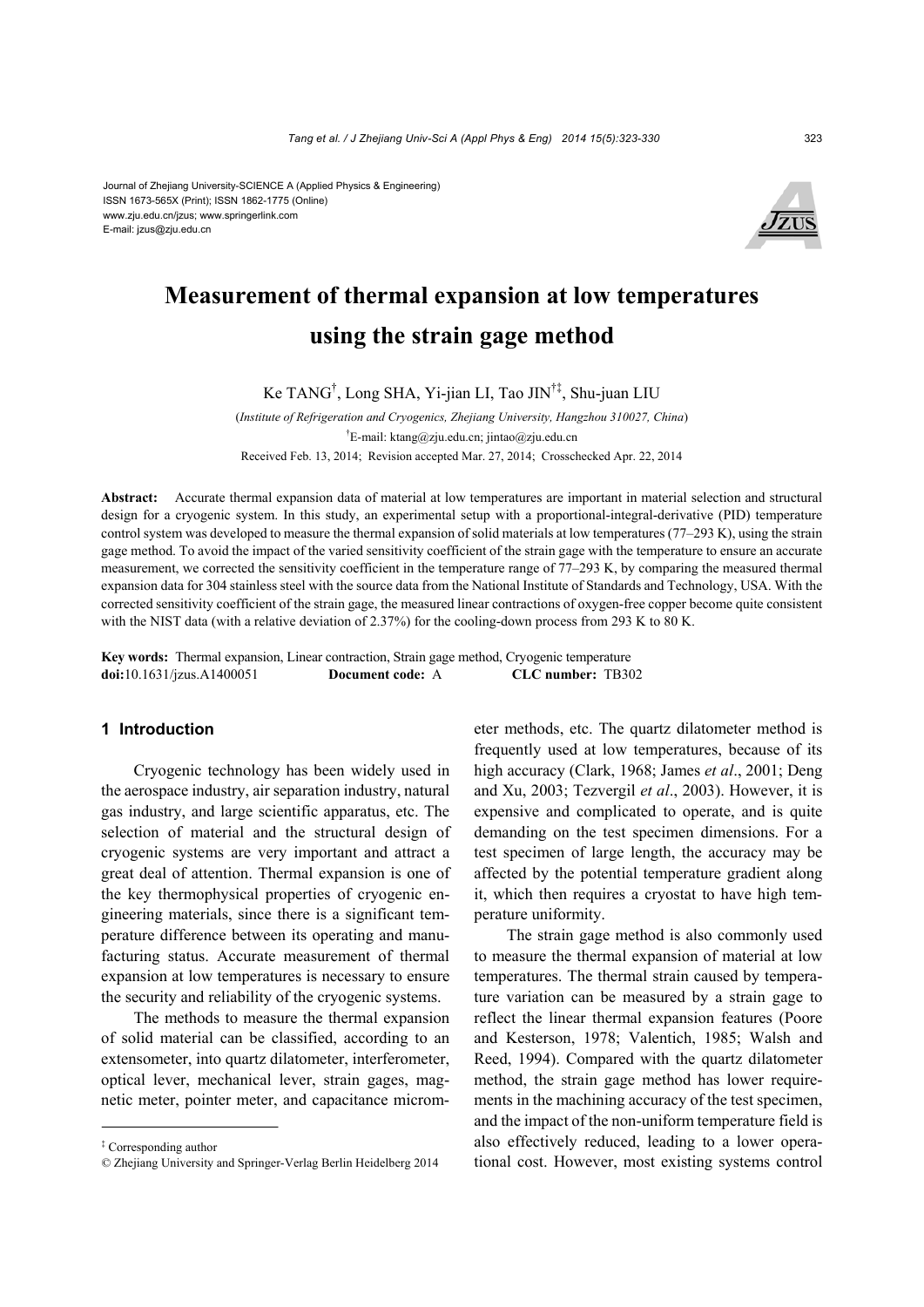the measuring temperature by adjusting the altitude of the test specimen in the cryogenic containers (Kaufman, 1963), which may induce much error in temperature control and measurement. In addition, the strain gage sensitivity coefficient may vary due to low temperatures, thus the correction of the strain gage sensitivity coefficient at low temperatures must also be considered for an accurate measurement.

Based on previous studies (Poore and Kesterson, 1978; Valentich 1985; Walsh and Reed, 1994), an experimental setup based on the strain gage method with a proportional-integral-derivative (PID) temperature control system was developed to measure the thermal expansion of solid material at low temperatures. The temperature control system has two operating modes, i.e., stepping mode and constant rate mode. The two temperature control modes were introduced and compared, and the constant rate mode was adopted in our present measurement study. Since the variation of the sensitivity coefficient of strain gages at low temperatures is a key factor affecting the accurate measurement, it was corrected in the temperature range of 77–293 K, by comparing the measured thermal expansion data of 304 stainless steel with the source data from National Institute of Standards and Technology (NIST), USA. To verify the test apparatus and methodology, the measured linear contractions of oxygen-free copper with the corrected sensitivity coefficient of strain gages are also compared with the NIST data.

### **2 Strain gage method**

The characteristic parameters of thermal expansion mainly include the linear contraction, the mean linear coefficient of thermal expansion, and the instantaneous linear coefficient of thermal expansion. When the temperature decreases from 293 K to *T* (*T*=293−*T*), the linear contraction is defined as the relative variation of the unit length caused by the temperature variation, i.e.,  $\Delta L/L_0$ , where  $\Delta L$  is the length variation and  $L_0$  is the original length at 293 K. The mean linear coefficient of thermal expansion of the test specimen is defined as the relative variation of the unit length per Kelvin from 293 K to *T*, expressed as  $\alpha = (\Delta L / L_0)(1/\Delta T)$ , and the instantaneous linear

coefficient of thermal expansion is defined as the linear thermal expansion per Kelvin at *T*, expressed as  $a_L = (1/L_0)(dL/dT)$ . In a Cartesian coordinate system with the temperature as horizontal axis and the contraction as vertical axis, the slope value of the line from the initial point  $(293 \text{ K})$  to any point on the contraction-temperature curve is exactly the mean linear coefficient of thermal expansion, while the slope value of the tangent line at that point is the instantaneous linear coefficient of thermal expansion at that temperature. Since the mean linear coefficient and the instantaneous linear coefficient of thermal expansion can be achieved from the linear contraction, the discussion in the section on the test results will focus on the linear contraction.

A strain gage can measure the thermal strain on the surface of a test specimen to reflect the linear contraction of material, and the strain can be transformed into the electric signal with a high precision (Hannah and Reed, 1992). The strain caused by temperature variation is defined as thermal output (Scalea, 1998; Yasmin and Daniel, 2004). Without a mechanical force imposed on the test specimen, the temperature variation can lead to a length variation both in the test specimen and in the strain gage, which then induces the resistivity variation of the strain gage. The resistance variation caused by the two mechanisms can be expressed as

$$
\Delta R / R = \phi_{\rm s} \Delta T + K_{\rm s} (\alpha - \alpha_{\rm s}) \Delta T, \tag{1}
$$

where *R* is the resistance of strain gage,  $\Delta R$  is the resistance variation quantity of strain gage,  $K_s$  is the sensitivity coefficient of strain gage,  $\phi_s$  is the temperature coefficient of resistance of the strain gage, and  $\alpha_s$  is the mean linear coefficient of thermal expansion of the strain gage. The thermal output can be expressed as

$$
\varepsilon_{t} = \frac{1}{K_{s}} \frac{\Delta R}{R} = \frac{\phi_{s} \Delta T}{K_{s}} + (\alpha - \alpha_{s}) \Delta T.
$$
 (2)

Note that  $K_s$ ,  $\phi_s$ , and  $\alpha_s$  are all temperaturedependent variables. To eliminate the influence of  $\phi_s$ and  $\alpha_s$  due to temperature variation, two identical strain gages were mounted onto two pieces (test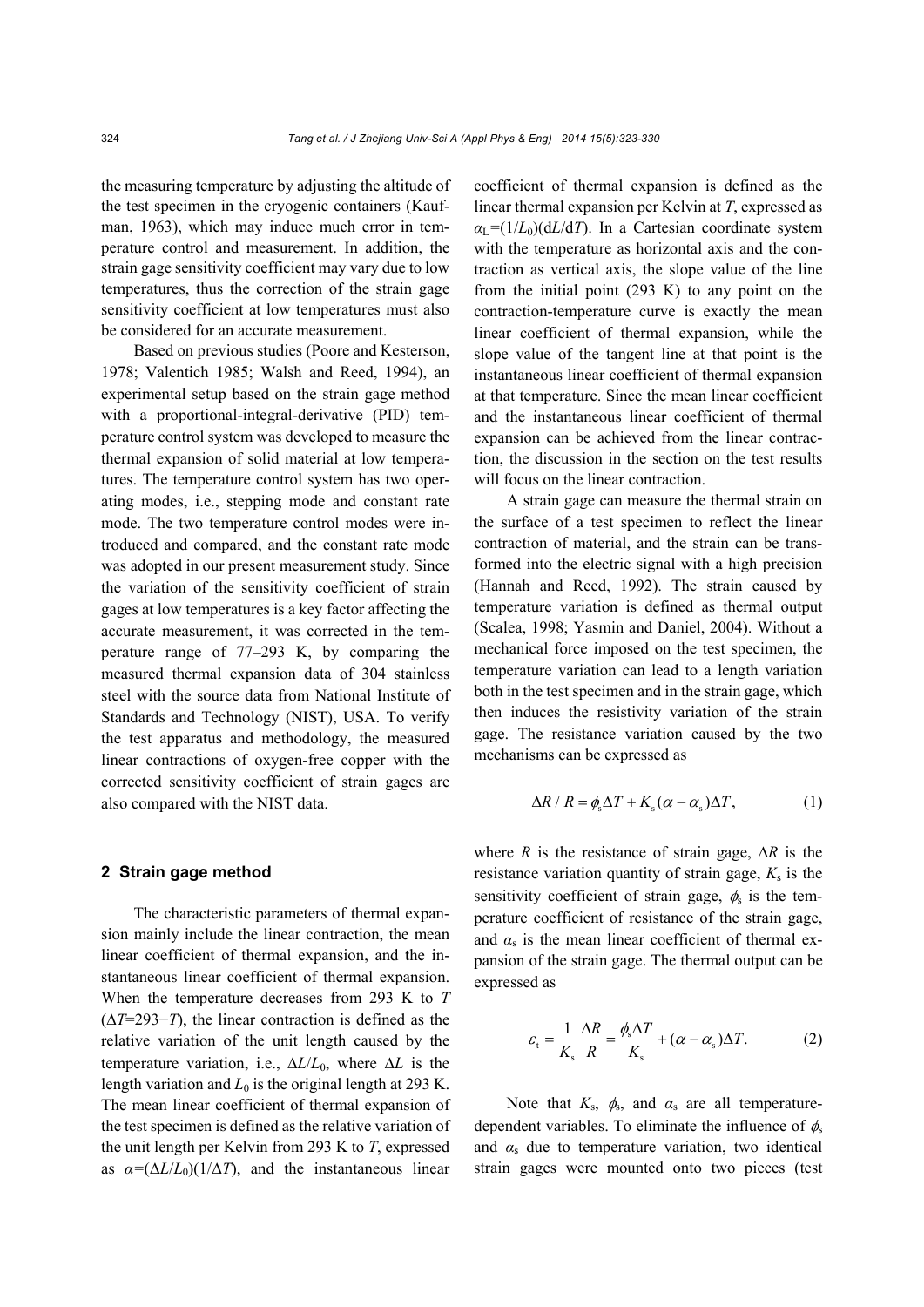specimen and reference piece) in the same temperature surroundings, and then connected into a half-bridge circuit as shown in Fig. 1.  $U_0$  is the excitation voltage,  $\Delta U$  is the output voltage,  $R_1$  is the resistance of the strain gage on the test specimen,  $R_2$  is the resistance of the compensated strain gage on the reference piece, and  $R_3$  and  $R_4$  are the standard resistances.



Excitation voltage (2.5 V)

**Fig. 1 Schematic of the half-bridge circuit for a strain gage measurement** 

When the temperature varies, the thermal outputs of the two strain gages  $\varepsilon_{t1}$  and  $\varepsilon_{t2}$  are

$$
\varepsilon_{\rm tl} = \frac{\phi_{\rm s} \Delta T}{K_{\rm s}} + (\alpha_{\rm l} - \alpha_{\rm s}) \Delta T, \tag{3}
$$

and

$$
\varepsilon_{\Omega} = \frac{\phi_{\rm s} \Delta T}{K_{\rm s}} + (\alpha_2 - \alpha_{\rm s}) \Delta T, \tag{4}
$$

where  $\alpha_1$  and  $\alpha_2$  are the mean linear coefficients of thermal expansion of the test specimen and the reference piece, respectively. According to the half-bridge principle, the acquired signal is the difference between these two thermal outputs,  $\Delta \varepsilon_t = \varepsilon_{t1} - \varepsilon_{t2} = (\alpha_1 - \alpha_2) \Delta T$ . The relationship between the mean linear coefficient of the thermal expansion of the two pieces and their thermal outputs can be written as

$$
\alpha_1 = \Delta \varepsilon_t / \Delta T + \alpha_2. \tag{5}
$$

Therefore, the linear contraction of the test specimen can be expressed as

$$
\Delta L / L_0 = \Delta \varepsilon_t + \alpha_2 \Delta T. \tag{6}
$$

Thus, the linear contraction of the test specimen can be obtained with the measured  $\Delta \varepsilon_t$  and  $\Delta T$ , as well as the mean linear coefficient of thermal expansion of the reference piece  $\alpha_2$ . Since the fused silica glass of high purity (>99.99%) has a tiny and almost temperature-independent mean linear coefficient of thermal expansion  $(5.5 \times 10^{-7} \text{ K}^{-1})$  (Poore and Kesterson, 1978), it is frequently used as the reference piece in the measurement of thermal expansion.

#### **3 Experimental setup**

The experimental setup to measure the thermal expansion of material at low temperatures is shown in Fig. 2, which consists of a liquid nitrogen container, a test cavity, a PID temperature regulator, a constant voltage DC source, a computer, and a data acquisition system.



**Fig. 2 Schematic of measurement system for thermal expansion of solid materials at low temperatures**

The test cavity, as presented in Fig. 3, is mainly composed of a stainless steel chamber, thermal insulating material, a heating band, a copper cavity, a polytetrafluoroethene (PTFE) tray, a test specimen, a reference piece, and a temperature measuring block. The whole stainless steel chamber is emerged into liquid nitrogen to cool the test specimen. The heating flux supplied by the heating band can be adjusted by the PID temperature regulator to balance the heat leakage to the liquid nitrogen, resulting in a stable operation at any preset test temperature in the range of 77–293 K. The dimensions of the test specimen are 12 mm×12 mm×4 mm. Its relatively small dimensions can reduce the difficulty in machining and the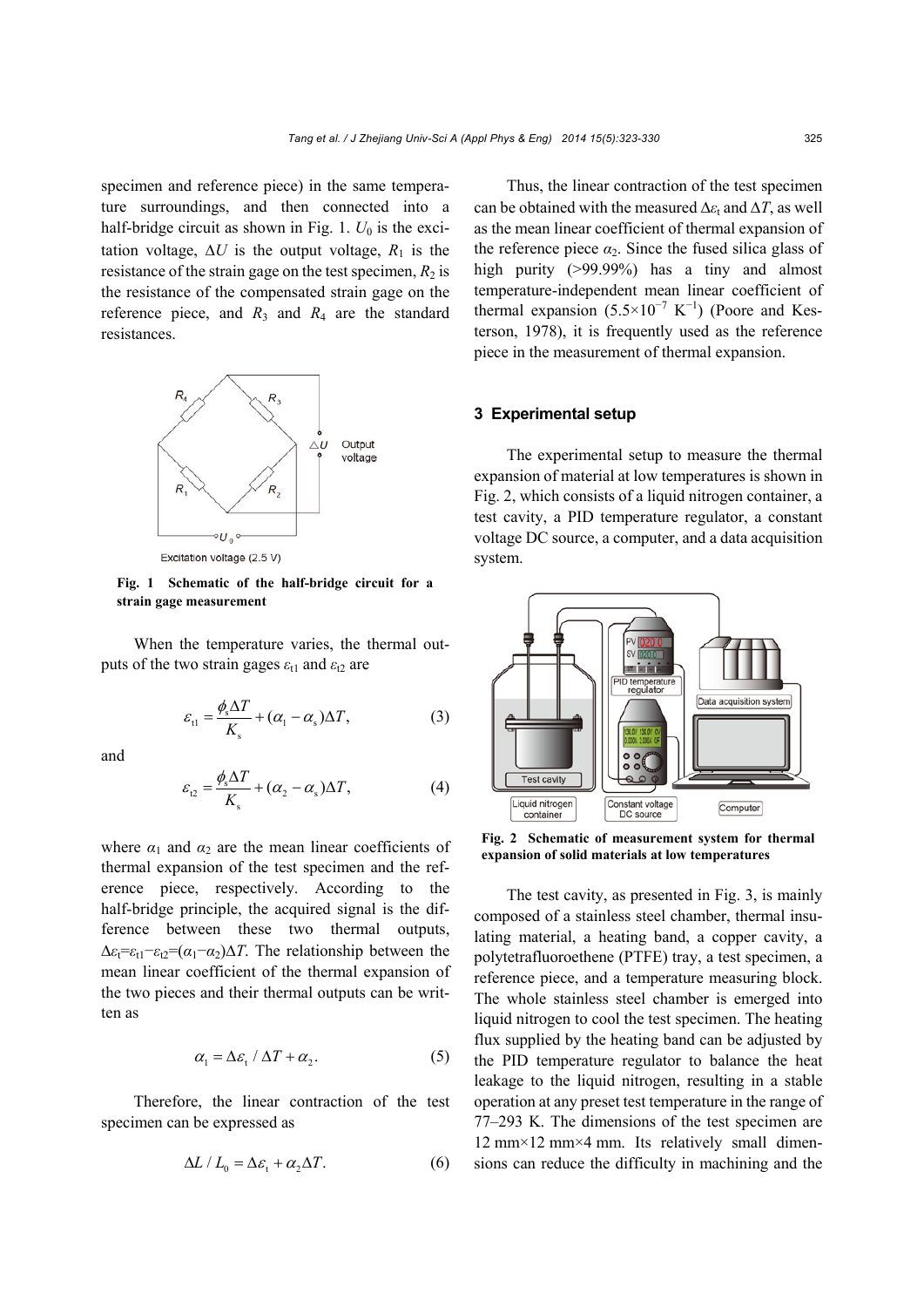influence of the non-uniform temperature field on the measurement accuracy. The reference piece with the same dimensions is made from fused silica glass of 99.99% purity. The temperature measuring block (the same material as the test specimen) also has the same dimensions, while it was drilled with holes for inserting thermometers.



**Fig. 3 Schematic of the test cavity** 

Two identical strain gages were mounted at the center of the test specimen surface and the reference piece surface to measure the linear contraction. The gages were then connected into a half-bridge circuit as shown in Fig. 1. The Ni-Cr resistive elements BB120-4AA250 (11) Karma foil strain gages (Zhonghang Electronic Measuring Instruments Co. Ltd., China) were used. The design operating temperature of the strain gages is 4–523 K, the nominal resistance is (119.6±0.1)  $\Omega$ , and the nominal sensitivity coefficient is 1.76±0.01. The strain signal is acquired by an NI9237 DAQ module (National Instruments, USA), which has an internal excitation source of 2.5–10 V. In addition, the NI9237 DAO module measures the load voltage instead of the internal excitation source voltage to eliminate the error caused by wire resistance, while the shunt calibration can eliminate the error caused by the digital to analogue converter (DAC).

A PT100 platinum resistance thermometer with an accuracy of  $\pm 0.1$  K, combined with an NI9217 RTD analog input module, was used for the temperature measurement. The thermometer was inserted into the temperature measuring block, which was placed at a symmetric location to the test specimen.

The test temperature control needs a cooperation of the constant voltage DC source, the heater band, the PT100 platinum resistance thermometer, the PID temperature regulator, and the computer. The PID temperature regulator and constant voltage source are connected to the computer through an RS-485 asynchronous serial communication interface. According to the standard of ASTM E228-2006, the temperature can be adjusted in steps or by a slow constant rate. The temperature control system in our apparatus can achieve both operating modes. In the stepping mode, the PID temperature regulator controls the temperature by the preset P, I, and D control parameters, which can be calculated from the aforehand self-tuning experiments. Due to the large temperature range of 77–293 K, a single set of P, I, and D control parameters cannot adequately satisfy the requirements of an accurate control (a fluctuation within  $\pm 0.1$  K). Therefore, several groups of parameters should be obtained by dividing the wide temperature range into relatively narrow ones. In the constant rate mode, a program based on LabVIEW software was developed to control the on/off switch timing of the relay in the temperature regulator, resulting in a relatively constant cooling-down rate for the test specimen.

### **4 Test results and discussion**

## **4.1 Comparison of two temperature control modes**

Fig. 4 presents the temperature evolution of the case controlled by the stepping mode. With the sets of P, I, and D parameters achieved from the self-tuning experiments for each 40 K temperature range, the system can be kept at diverse target temperatures with a fluctuation below  $\pm 0.1$  K. A couple of hours are required to reach the stable status for each target temperature. Although the stepping mode is advantageous for accurate control of the target temperature, the long measurement time hinders its application for the measurements with variable target temperatures.

According to ASTM E228-2006, the constant rate mode is available for the temperature control in the measurement of linear thermal expansion. The key point is that the temperature variation rate should be low enough to sufficiently depress the temperature's non-uniformity, thereby ensuring the temperature measurement accuracy. The space between the stainless steel cavity and copper cavity was filled with thermal insulating material, combined with the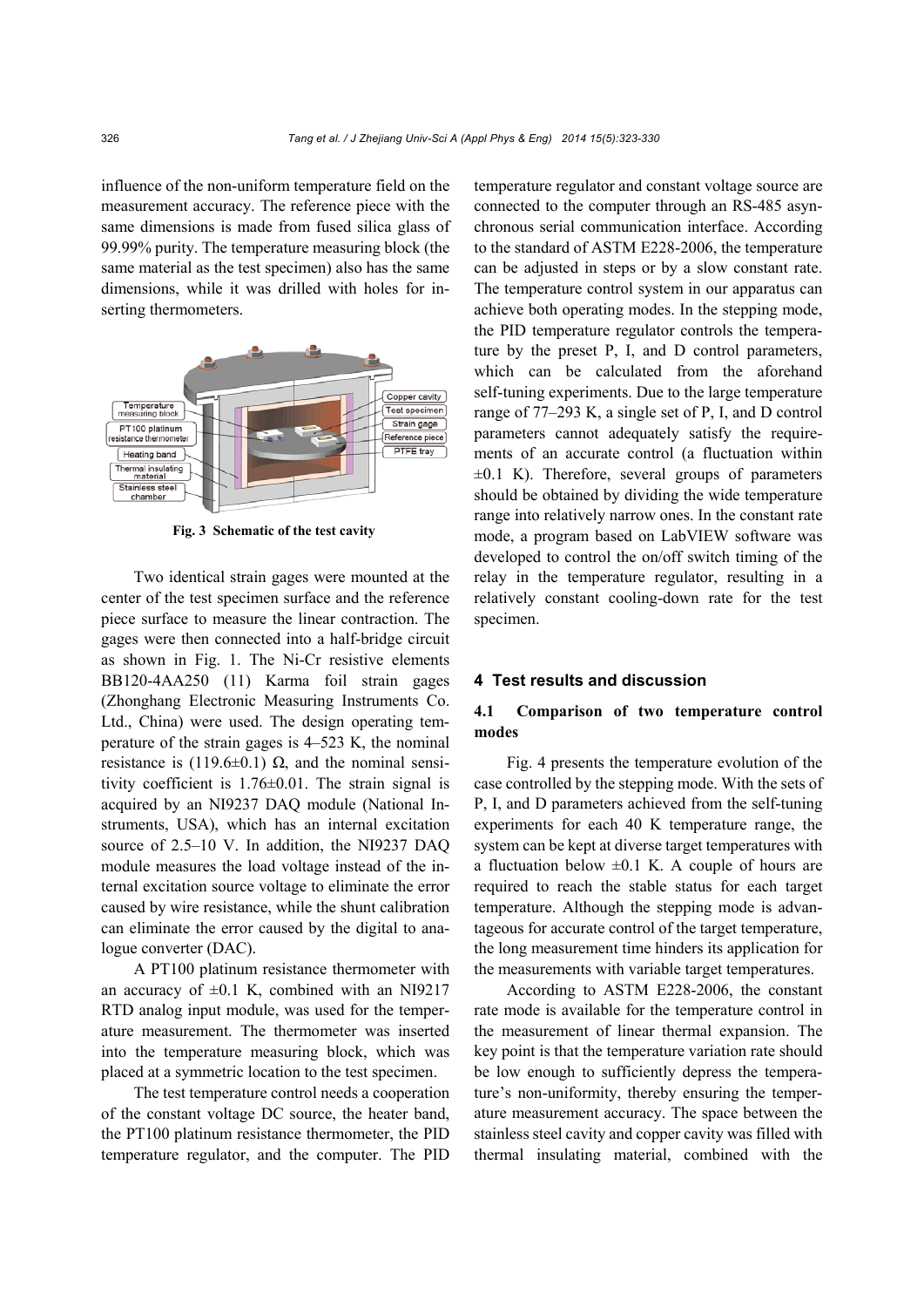heating band, to slow down the temperature varying rate, e.g., 0.3 K/min as shown in Fig. 5. To validate the rationality of the constant rate mode with 0.3 K/min, we compared the data for linear contractions of 304 stainless steel achieved from the constant rate mode and the stepping mode, as shown in Fig. 6. Note that there is no significant difference of the linear contractions (less than 0.26% at each target temperature) between the two modes, which indicates that the constant rate mode with 0.3 K/min is acceptable. Comparing Figs. 4 and 5, the constant rate mode takes 14 h to accomplish a relatively quick measurement. In addition, the mean rate is 0.3 K/min before reaching 83 K (12 h), and then becomes much lower because of the small temperature difference between the test specimen and the surroundings.



**Fig. 4 Controlled temperature for stepping mode**



**Fig. 5 Controlled temperature for constant rate mode**

Based on the above comparison, the constant rate mode with 0.3 K/min was adopted in our measurements. Assembled as in Fig. 3, the cavity was emerged into the liquid nitrogen. After the shunt calibration and zero setting for 293 K in the stepping mode, the temperature control system was then switched to the constant rate mode. Then, the variation of the linear contraction along with the temperature was acquired by the computer-based measurement and calculation application.



**Fig. 6 Comparison of the two temperature control modes for the linear contractions of 304 stainless steel**

## **4.2 Correction of sensitivity coefficient of strain gage for low temperatures**

According to Eqs.  $(2)$ – $(6)$ , the measurement of  $\Delta \varepsilon_t$  is related to the sensitivity coefficient of strain gage  $K_s$ . Since the sensitivity coefficient is significantly temperature-dependent (Yamaura, 1991), neglecting the variation in the sensitivity coefficient will bring errors to the measurement results for the cases of very low or very high temperatures.

To correct the sensitivity coefficient of the strain gage at low temperatures, the linear contractions of 304 stainless steel, measured in the temperature range of 293 K to 77 K with the nominal sensitivity coefficient for the room-temperature applications, were compared with the source data cited from NIST (Corruccini and Gniewek, 1961). As shown in Fig. 7, the deviation increases with the decrease of temperature, with a relative deviation of 6.92% at 80 K. The calculated sensitivity coefficient is 1.916 at 80 K, which has a relative deviation of 8.88% from the nominal sensitivity coefficient of 1.76. A correction coefficient defined as the ratio of the sensitivity coefficient of the strain gages at a given temperature to that at the room-temperature is presented in Fig. 8. We can find that the correction coefficient increases with the decrease of temperature, so does the corrected sensitivity coefficient.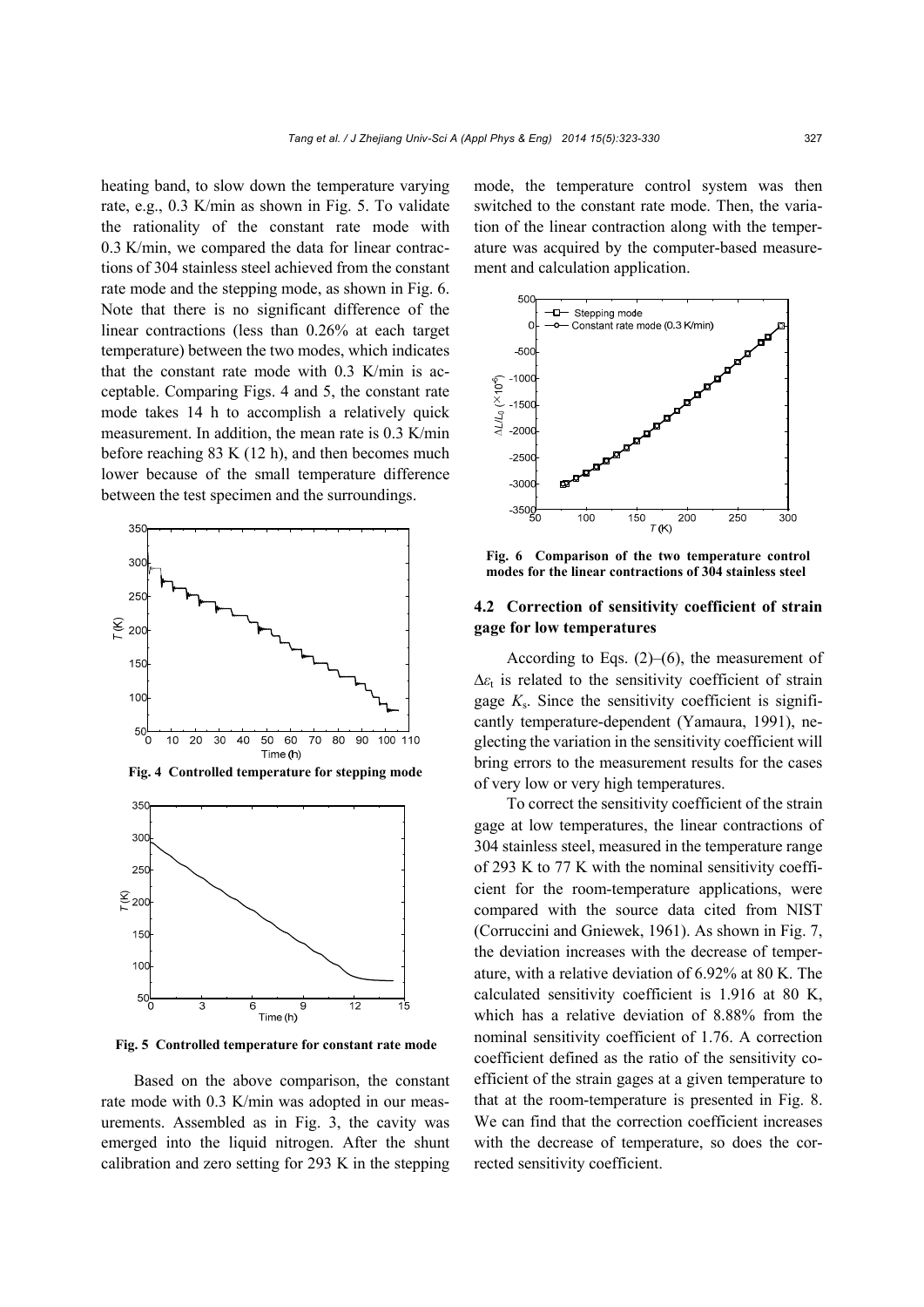

**Fig. 7 Linear contractions relative to 293 K of 304 stainless steel in the range of 77–293 K**



**Fig. 8 Correction coefficient for the sensitivity coefficient at low temperatures**

The linear contractions of 304 stainless steel with the corrected sensitivity coefficient are quite consistent to the source data from NIST (Corruccini and Gniewek, 1961), also as shown in Fig. 7. The relative deviations (absolute value) for more temperatures are given in Table 1, from which we can find that the relative deviation for the cooling-down process from 293 K to 80 K is 1.80%.

#### **4.3 Validation of test apparatus**

To validate the test apparatus and method for the cases at low temperatures, the linear contractions of oxygen-free copper with the corrected sensitivity coefficient in the range of 77–293 K were also measured and compared with the source data from NIST (Corruccini and Gniewek, 1961), as shown in Fig. 9. The relative deviations (absolute value) for more temperatures are given in Table 2, with a relative deviation of 2.37% for the cooling-down process from 293 K to 80 K, which indicates that the corrected sensitivity coefficient is applicable for diverse solid materials in the temperature range of 77–293 K.

**Table 1 Comparison of measured linear contractions relative to 293 K of 304 stainless steel in the coolingdown process from 293 K to 77 K with the source data from NIST (Corruccini and Gniewek, 1961)** 

| Temperature | Experiment              | NIST data          | Relative         |
|-------------|-------------------------|--------------------|------------------|
| (K)         | data $(\times 10^{-6})$ | $(\times 10^{-6})$ | deviation $(\%)$ |
| $293 - 280$ | $-212.4$                | $-205$             | 3.62             |
| $293 - 273$ | $-322.0$                | $-314$             | 2.56             |
| $293 - 260$ | $-521.5$                | $-514$             | 1.46             |
| $293 - 240$ | $-824.1$                | $-817$             | 0.86             |
| $293 - 220$ | $-1122.4$               | $-1110$            | 1.11             |
| $293 - 200$ | $-1405.2$               | $-1389$            | 1.17             |
| $293 - 180$ | $-1675.5$               | $-1670$            | 0.33             |
| $293 - 160$ | $-1933.8$               | $-1930$            | 0.20             |
| $293 - 140$ | $-2170.9$               | $-2180$            | 0.42             |
| $293 - 120$ | $-2387.6$               | $-2410$            | 0.93             |
| $293 - 100$ | $-2575.8$               | $-2610$            | 1.31             |
| $293 - 90$  | $-2661.0$               | $-2710$            | 1.81             |
| $293 - 80$  | $-2739.8$               | $-2790$            | 1.80             |
| $293 - 77$  | $-2750.3$               |                    |                  |
| $293 - 70$  |                         | $-2850$            |                  |



**Fig. 9 Linear contractions relative to 293 K of oxygenfree copper in the range of 77–293 K**

Additionally, the measured linear contractions in the processes of cooling down and warming up are both shown in Fig. 9, which are highly consistent with a maximum deviation of 0.18%. The consistent results for the cooling-down and warming-up processes further present the indirect proof for the success of the system in the accuracy and uniformity of controlled temperatures. The rationalities of the apparatus' thermal design and the controlled temperature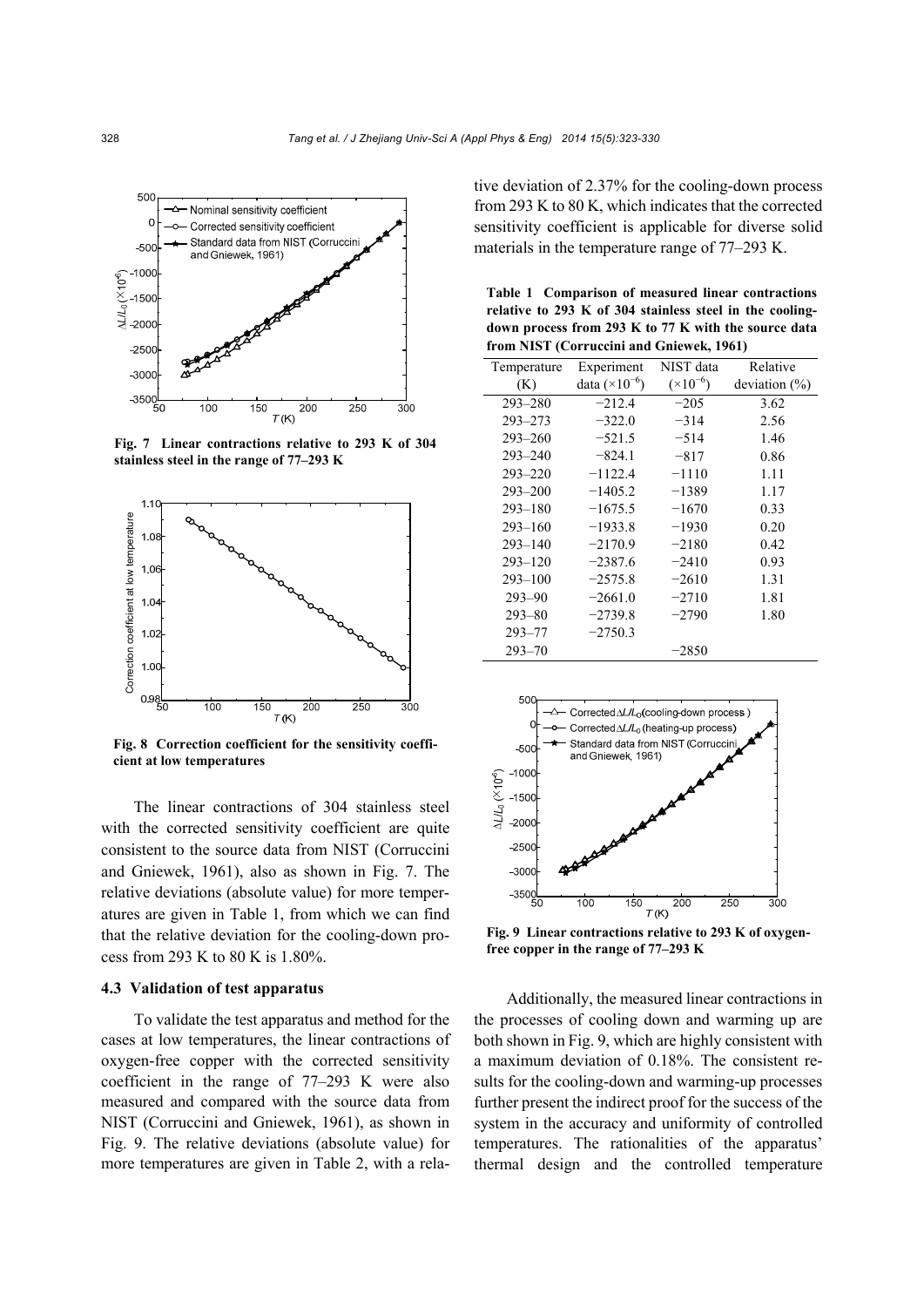varying rate (0.3 K/min) are also proven. For some alloys, the thermal expansion features are different during the processes of cooling down and warming up, due to the metallographic change. The measurement system developed in this work can be applied to measure the linear contractions during both the cooling-down and warming-up processes of those alloys.

**Table 2 Comparison of measured linear contractions relative to 293 K of oxygen-free copper in the coolingdown process from 293 K to 77 K with the source data from NIST (Corruccini and Gniewek, 1961)** 

| Temperature | Experiment              | NIST data          | Relative         |
|-------------|-------------------------|--------------------|------------------|
| (K)         | data $(\times 10^{-6})$ | $(\times 10^{-6})$ | deviation $(\%)$ |
| $293 - 280$ | $-232.9$                | $-220$             | 5.85             |
| $293 - 273$ | $-350.4$                | $-330$             | 6.18             |
| $293 - 260$ | $-562.1$                | $-550$             | 2.20             |
| $293 - 240$ | $-876.4$                | $-870$             | 0.73             |
| $293 - 220$ | $-1185.6$               | $-1180$            | 0.48             |
| $293 - 200$ | $-1485.3$               | $-1490$            | 0.32             |
| $293 - 180$ | $-1775.0$               | $-1790$            | 0.84             |
| $293 - 160$ | $-2050.9$               | $-2080$            | 1.40             |
| $293 - 140$ | $-2370.3$               | $-2350$            | 1.82             |
| $293 - 120$ | $-2541.7$               | $-2600$            | 2.24             |
| $293 - 100$ | $-2762.5$               | $-2830$            | 2.38             |
| $293 - 90$  | $-2863.4$               | $-2930$            | 2.27             |
| $293 - 80$  | $-2948.4$               | $-3020$            | 2.37             |
| $293 - 77$  | $-2968.2$               |                    |                  |
| $293 - 70$  |                         | $-3100$            |                  |

## **5 Conclusions**

An experimental setup with a PID temperature control system based on the strain gage method has been developed to measure the thermal expansion of solid materials at low temperatures (77–293 K), with two temperature control modes, i.e., the stepping mode and constant rate mode. The relatively small dimensions of the test specimen can reduce the impact of the non-uniform temperature field on measurement accuracy. With a computer-aided measuring system, the setup is easy and at low cost to construct and operate.

For a quick and accurate measurement, the constant rate mode was adopted in our present work. Under the constant temperature varying rate of 0.3 K/min, accomplishing a relatively quick measurement requires 14 h. The sensitivity coefficient of the strain gages was corrected in the temperature range of 77–293 K, by comparing the measured thermal expansion data of 304 stainless steel with the source data from NIST. With the corrected sensitivity coefficient, the measured linear contractions of the oxygen-free copper are quite consistent to the NIST data with a relative deviation of 2.37% for the cooling-down process from 293 K to 80 K, which indicates that the corrected sensitivity coefficient is applicable for the linear contraction measurement of diverse solid materials in the temperature range of 77–293 K. Additionally, the measured data in the processes of cooling down and warming up are highly consistent with a maximum deviation of 0.18%, proving the rationality in the apparatus' thermal design and the controlled temperature varying rate (0.3 K/min).

#### **References**

- ASTM E228-2006. Standard Test Method for Linear Thermal Expansion of Solid Materials with a Push-rod Dilatometer. American Society for Testing Materials.
- Clark, A.F., 1968. Low temperature thermal expansion of some metallic alloys. *Cryogenics*, **8**(5):282-289.
- Corruccini, R.J., Gniewek, J.J., 1961. Thermal Expansion of Technical Solids at Low Temperatures: A Compilation from the Literature. US Department of Commerce, National Bureau of Standards.
- Deng, D.Q., Xu, L., 2003. Measurements of thermal expansion coefficient of phenolic foam at low temperatures. *Cryogenics*, **43**(8):465-468. [doi:10.1016/S0011-2275(03) 00122-X]
- Hannah, R.L., Reed, S.E., 1992. Strain Gage Users' Handbook. Elsevier Science Publishers Ltd., London.
- James, J.D., Spittle, J.A., Brown, S.G.R., *et al*., 2001. A review of measurement techniques for the thermal expansion coefficient of metals and alloys at elevated temperatures. *Measurement Science and Technology*, **12**(3):R1. [doi:10.1088/0957-0233/12/3/201]
- Kaufman, A., 1963. Investigation of strain gages for use at cryogenic temperatures. *Experimental Mechanics*, **3**(8): 177-183.
- Poore, M.W., Kesterson, K.F., 1978. Measuring the thermal expansion of solids with strain gages. *Journal of Testing Evaluation*, **6**(2):98-102.
- Scalea, F.L., 1998. Compensation of thermal output of strain gages on orthotropic materials: case of one compensating gage for multiple active ones. *Experimental Techniques*, **22**(6):30-33. [doi:10.1111/j.1747-1567.1998.tb02297.x]
- Tezvergil, A., Lassila, L.V.J., Vallittu, P.K., 2003. The effect of fiber orientation on the thermal expansion coefficients of fiber-reinforced composites. *Dental Materials*, **19**(6):